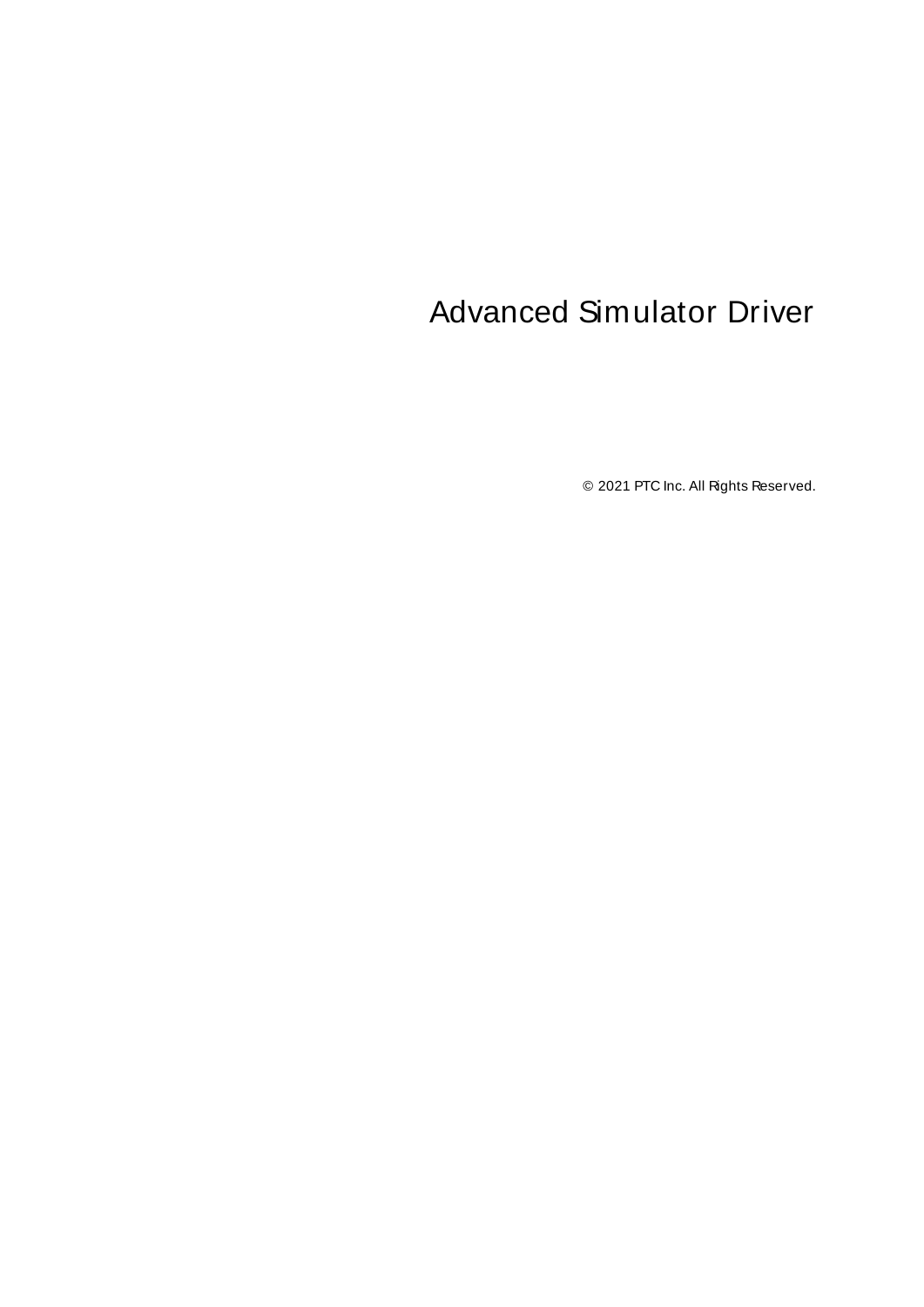# <span id="page-1-0"></span>Table of Contents

| Write request rejected on read-only item reference <channel name=""><device name=""><address>16</address></device></channel> |
|------------------------------------------------------------------------------------------------------------------------------|
|                                                                                                                              |
|                                                                                                                              |
|                                                                                                                              |
|                                                                                                                              |
| Data source <data name="" source=""> is configured as Read Only (all writes will be rejected).  18</data>                    |
|                                                                                                                              |
|                                                                                                                              |
| Unable to retrieve database value for tag <tag address=""> on device <device name="">.  19</device></tag>                    |
|                                                                                                                              |
| Unable to write to internal tag <tag address=""> on device <device name=""> 19</device></tag>                                |
|                                                                                                                              |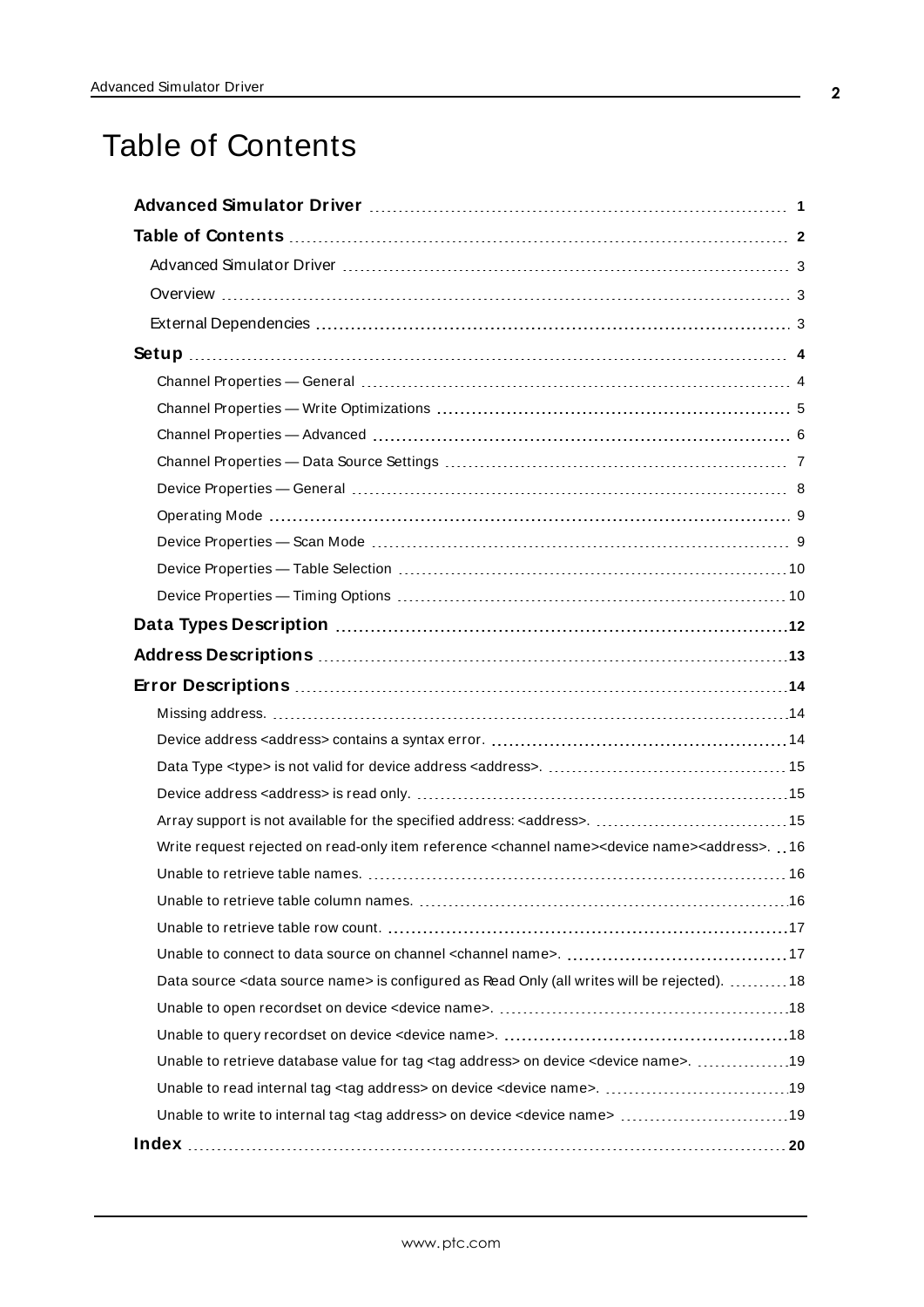## <span id="page-2-0"></span>**Advanced Simulator Driver**

Help version 1.027

## **CONTENTS**

#### **[Overview](#page-2-1)**

What is the Advanced Simulator Driver?

#### **[Setup](#page-3-0)**

How do I configure the Advanced Simulator Driver to communicate with ODBC data sources?

#### **Data Types [Descriptions](#page-11-0)**

What data types are supported by this driver?

#### **Address [Descriptions](#page-12-0)**

How do I address a data location in the ODBC data source?

#### **Error [Descriptions](#page-13-0)**

<span id="page-2-1"></span>What error messages are produced by the Advanced Simulator Driver?

## **Overview**

The Advanced Simulator Driver plugs into the industrial-based OPC server, which supplies reliable data access to any HMI, SCADA, Historian or Enterprise application supporting any platform interfaces. The Advanced Simulator Driver provides single-point access to multiple ODBC data sources via ODBC. It simulates live data by traversing through all the records in a selected table at a rate set by the user.

<span id="page-2-2"></span>For information on general server topics, refer to the server's help documentation.

## <span id="page-2-3"></span>**External Dependencies**

This driver has external dependencies. It requires Microsoft Data Access Components (MDAC), which consist of several core components that provide various database technologies (including ODBC and its drivers).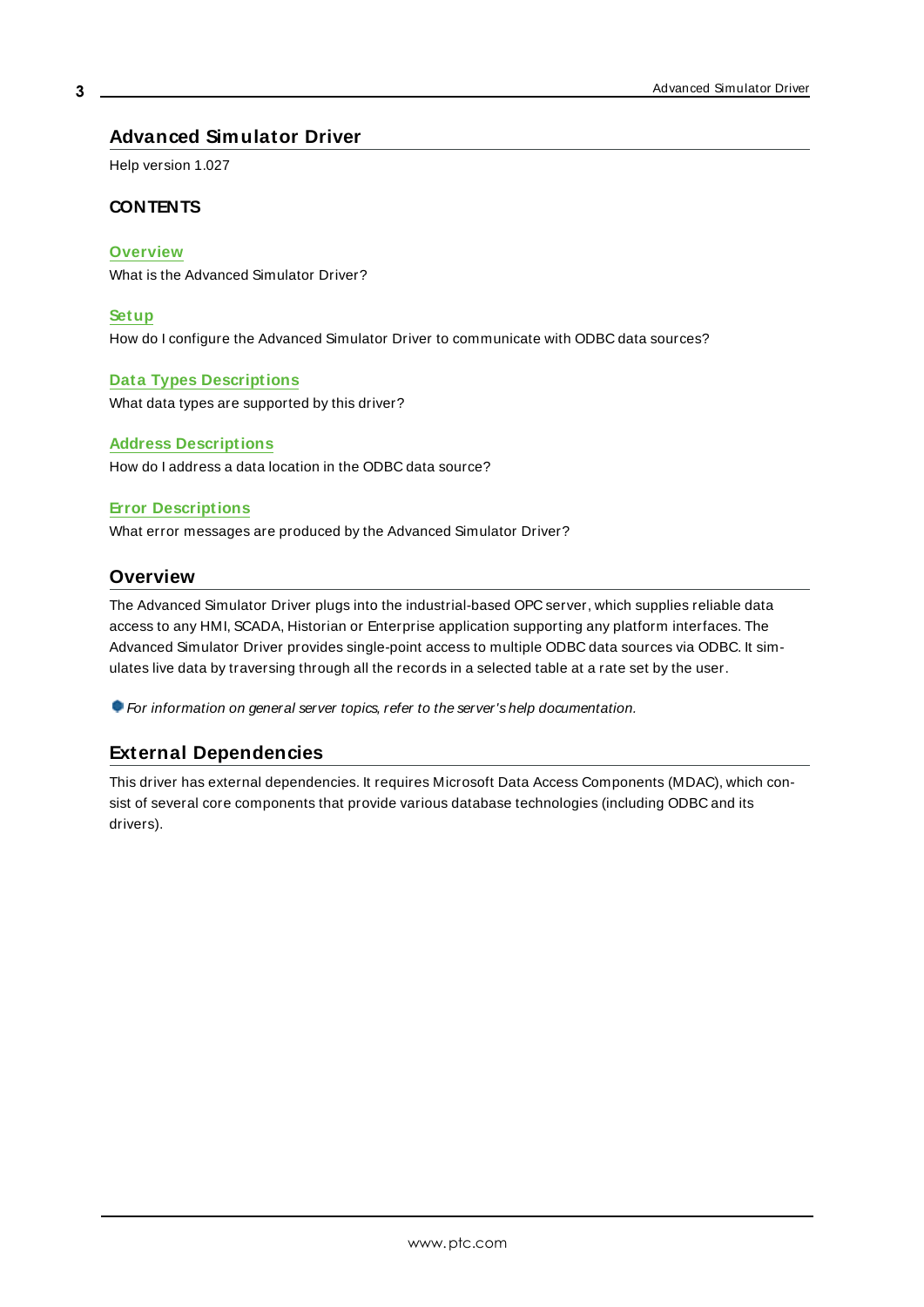## <span id="page-3-4"></span><span id="page-3-0"></span>**Setup**

#### **Supported ODBC Data Sources**

The Advanced Simulator Driver supports any ODBC-compliant data source, including the following:

Microsoft Access Microsoft SQL MySQL\* **Oracle** Sybase

\* If the project uses a MySQL data source, select **MySQL** from the **Model** drop-down list when creating a device. The driver will accommodate the MySQL-specific data handling requirements. Users should make sure that the MyODBC driver is installed for the PC that is running the OPC server.

**Note:** The Advanced Simulator Driver also supports the following:

- Multiple connection sessions to multiple ODBC data sources
- Automatic tag generation from the ODBC data source
- <sup>l</sup> OPC DA
- Drag and drop editing
- CSV import and export for easy manipulation of many tags
- New tags that can be added to the application at any time (including Runtime)
- Running as a Windows Service

#### <span id="page-3-3"></span><span id="page-3-2"></span>**Communication Protocol**

ODBC API

#### **Channel and Device Limits**

The maximum number of channels supported by this driver is 100. The maximum number of devices is 4096 per channel.

## <span id="page-3-1"></span>**Channel Properties — General**

This server supports the use of multiple simultaneous communications drivers. Each protocol or driver used in a server project is called a channel. A server project may consist of many channels with the same communications driver or with unique communications drivers. A channel acts as the basic building block of an OPC link. This group is used to specify general channel properties, such as the identification attributes and operating mode.

| <b>Property Groups</b>          | <b>Identification</b><br>$\equiv$ |                |
|---------------------------------|-----------------------------------|----------------|
| General                         | Name                              |                |
|                                 | Description                       |                |
| Write Optimizations<br>Advanced | Driver                            |                |
|                                 | <b>Diagnostics</b><br>$=$         |                |
|                                 | <b>Diagnostics Capture</b>        | <b>Disable</b> |

#### **Identification**

**Name**: Specify the user-defined identity of this channel. In each server project, each channel name must be unique. Although names can be up to 256 characters, some client applications have a limited display window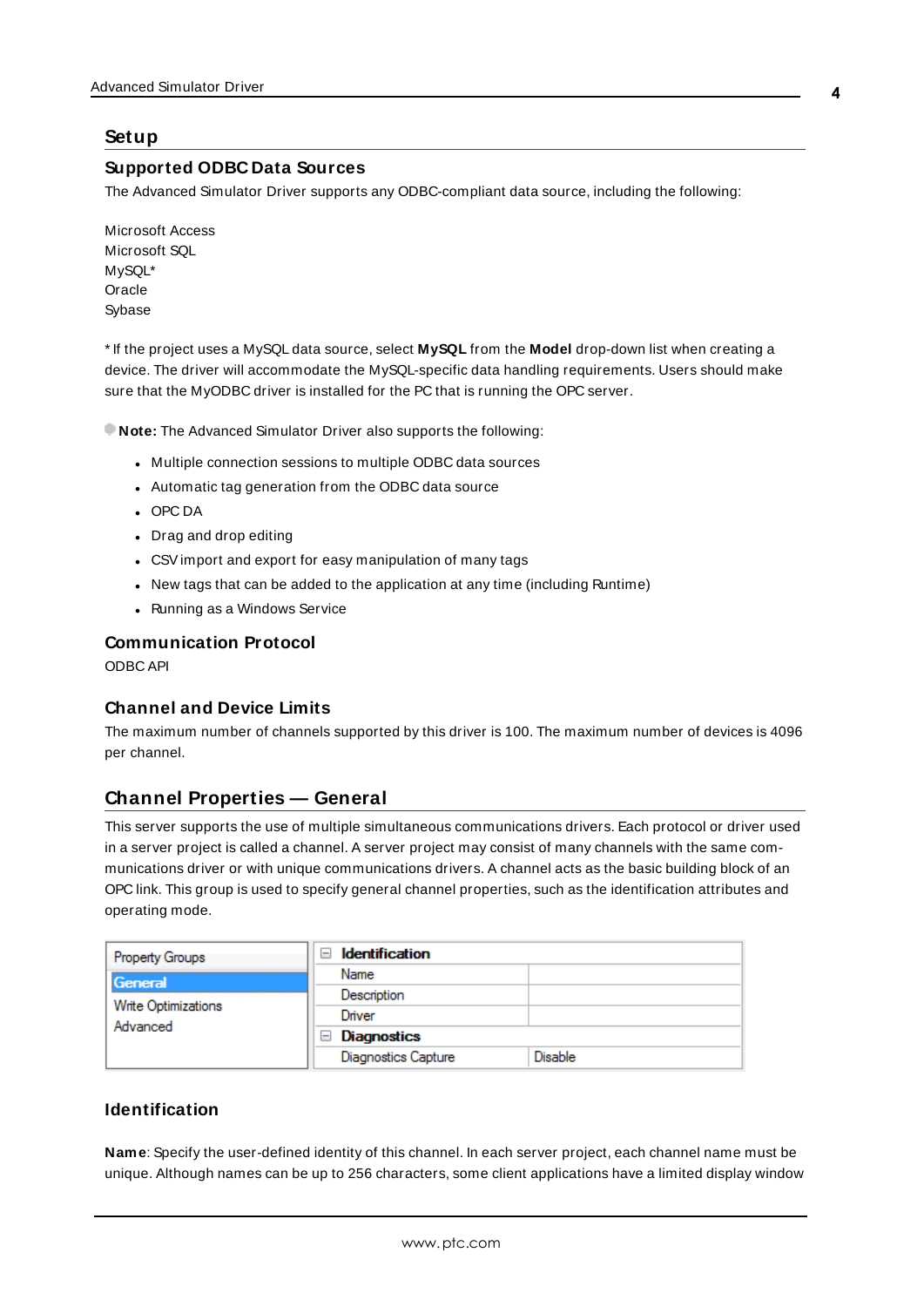when browsing the OPC server's tag space. The channel name is part of the OPC browser information. The property is required for creating a channel.

For information on reserved characters, refer to "How To... Properly Name a Channel, Device, Tag, and Tag Group" in the server help.

**Description**: Specify user-defined information about this channel.

Many of these properties, including Description, have an associated system tag.

**Driver**: Specify the protocol / driver for this channel. This property specifies the device driver that was selected during channel creation. It is a disabled setting in the channel properties. The property is required for creating a channel.

**Note**: With the server's online full-time operation, these properties can be changed at any time. This includes changing the channel name to prevent clients from registering data with the server. If a client has already acquired an item from the server before the channel name is changed, the items are unaffected. If, after the channel name has been changed, the client application releases the item and attempts to reacquire using the old channel name, the item is not accepted. Changes to the properties should not be made once a large client application has been developed. Utilize proper user role and privilege management to prevent operators from changing properties or accessing server features.

### **Diagnostics**

**Diagnostics Capture**: When enabled, this option makes the channel's diagnostic information available to OPC applications. Because the server's diagnostic features require a minimal amount of overhead processing, it is recommended that they be utilized when needed and disabled when not. The default is disabled.

**Note:** This property is not available if the driver does not support diagnostics.

<span id="page-4-0"></span>For more information, refer to "Communication Diagnostics" and "Statistics Tags" in the server help.

## **Channel Properties — Write Optimizations**

The server must ensure that the data written from the client application gets to the device on time. Given this goal, the server provides optimization properties to meet specific needs or improve application responsiveness.

| <b>Property Groups</b>     | □ Write Optimizations |                                      |
|----------------------------|-----------------------|--------------------------------------|
| General                    | Optimization Method   | Write Only Latest Value for All Tags |
|                            | Duty Cycle            |                                      |
| <b>Write Optimizations</b> |                       |                                      |

#### **Write Optimizations**

**Optimization Method**: Controls how write data is passed to the underlying communications driver. The options are:

<sup>l</sup> **Write All Values for All Tags**: This option forces the server to attempt to write every value to the controller. In this mode, the server continues to gather write requests and add them to the server's internal write queue. The server processes the write queue and attempts to empty it by writing data to the device as quickly as possible. This mode ensures that everything written from the client applications is sent to the target device. This mode should be selected if the write operation order or the write item's content must uniquely be seen at the target device.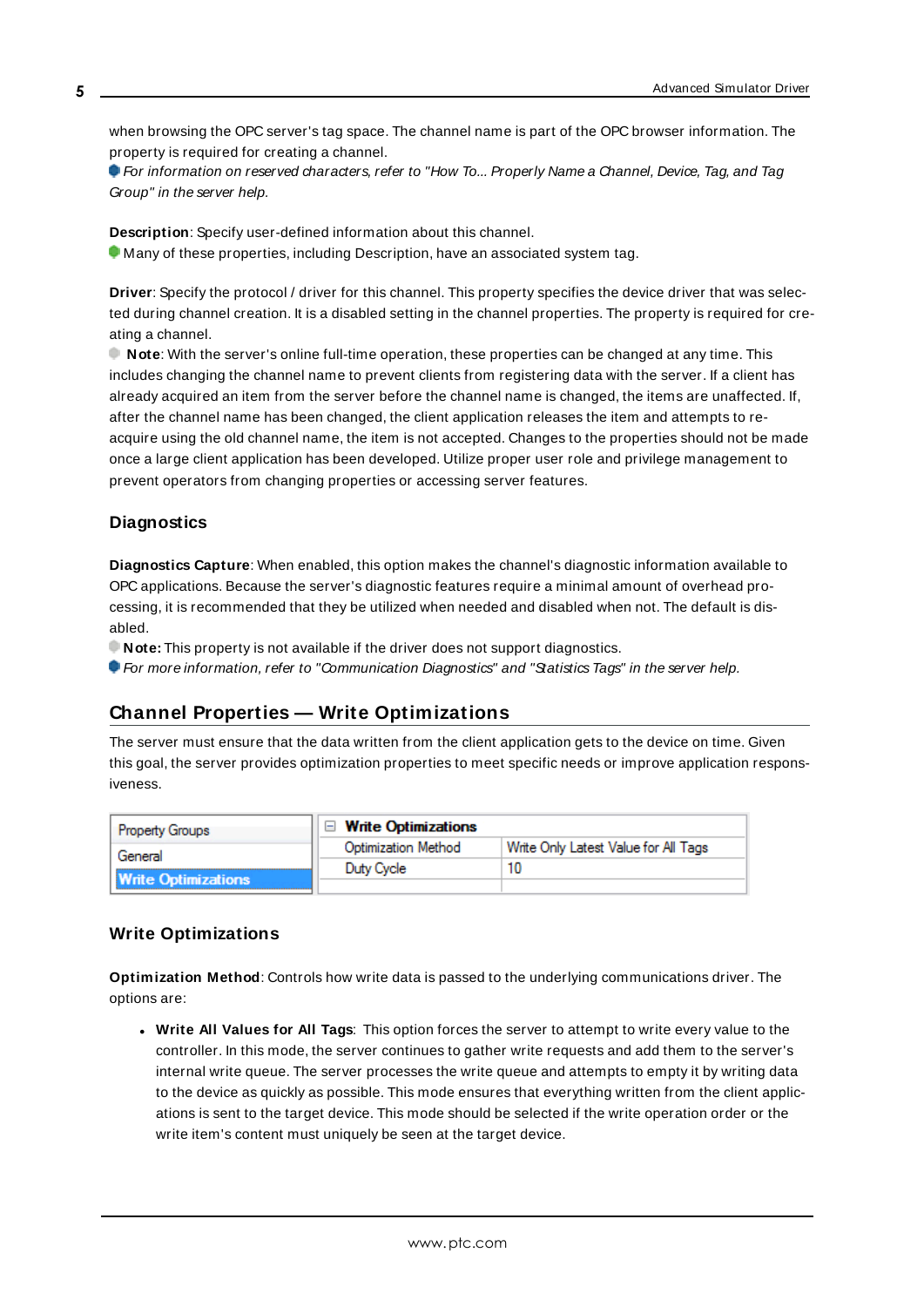<sup>l</sup> **Write Only Latest Value for Non-Boolean Tags**: Many consecutive writes to the same value can accumulate in the write queue due to the time required to actually send the data to the device. If the server updates a write value that has already been placed in the write queue, far fewer writes are needed to reach the same final output value. In this way, no extra writes accumulate in the server's queue. When the user stops moving the slide switch, the value in the device is at the correct value at virtually the same time. As the mode states, any value that is not a Boolean value is updated in the server's internal write queue and sent to the device at the next possible opportunity. This can greatly improve the application performance.

**Note**: This option does not attempt to optimize writes to Boolean values. It allows users to optimize the operation of HMI data without causing problems with Boolean operations, such as a momentary push button.

**• Write Only Latest Value for All Tags**: This option takes the theory behind the second optimization mode and applies it to all tags. It is especially useful if the application only needs to send the latest value to the device. This mode optimizes all writes by updating the tags currently in the write queue before they are sent. This is the default mode.

**Duty Cycle**: is used to control the ratio of write to read operations. The ratio is always based on one read for every one to ten writes. The duty cycle is set to ten by default, meaning that ten writes occur for each read operation. Although the application is performing a large number of continuous writes, it must be ensured that read data is still given time to process. A setting of one results in one read operation for every write operation. If there are no write operations to perform, reads are processed continuously. This allows optimization for applications with continuous writes versus a more balanced back and forth data flow. **Note**: It is recommended that the application be characterized for compatibility with the write optimization enhancements before being used in a production environment.

## <span id="page-5-0"></span>**Channel Properties — Advanced**

This group is used to specify advanced channel properties. Not all drivers support all properties; so the Advanced group does not appear for those devices.



**Non-Normalized Float Handling**: A non-normalized value is defined as Infinity, Not-a-Number (NaN), or as a Denormalized Number. The default is Replace with Zero. Drivers that have native float handling may default to Unmodified. Non-normalized float handling allows users to specify how a driver handles non-normalized IEEE-754 floating point data. Descriptions of the options are as follows:

- <sup>l</sup> **Replace with Zero**: This option allows a driver to replace non-normalized IEEE-754 floating point values with zero before being transferred to clients.
- <sup>l</sup> **Unmodified**: This option allows a driver to transfer IEEE-754 denormalized, normalized, non-number, and infinity values to clients without any conversion or changes.

**Note:** This property is not available if the driver does not support floating-point values or if it only supports the option that is displayed. According to the channel's float normalization setting, only real-time driver tags (such as values and arrays) are subject to float normalization. For example, EFM data is not affected by this setting.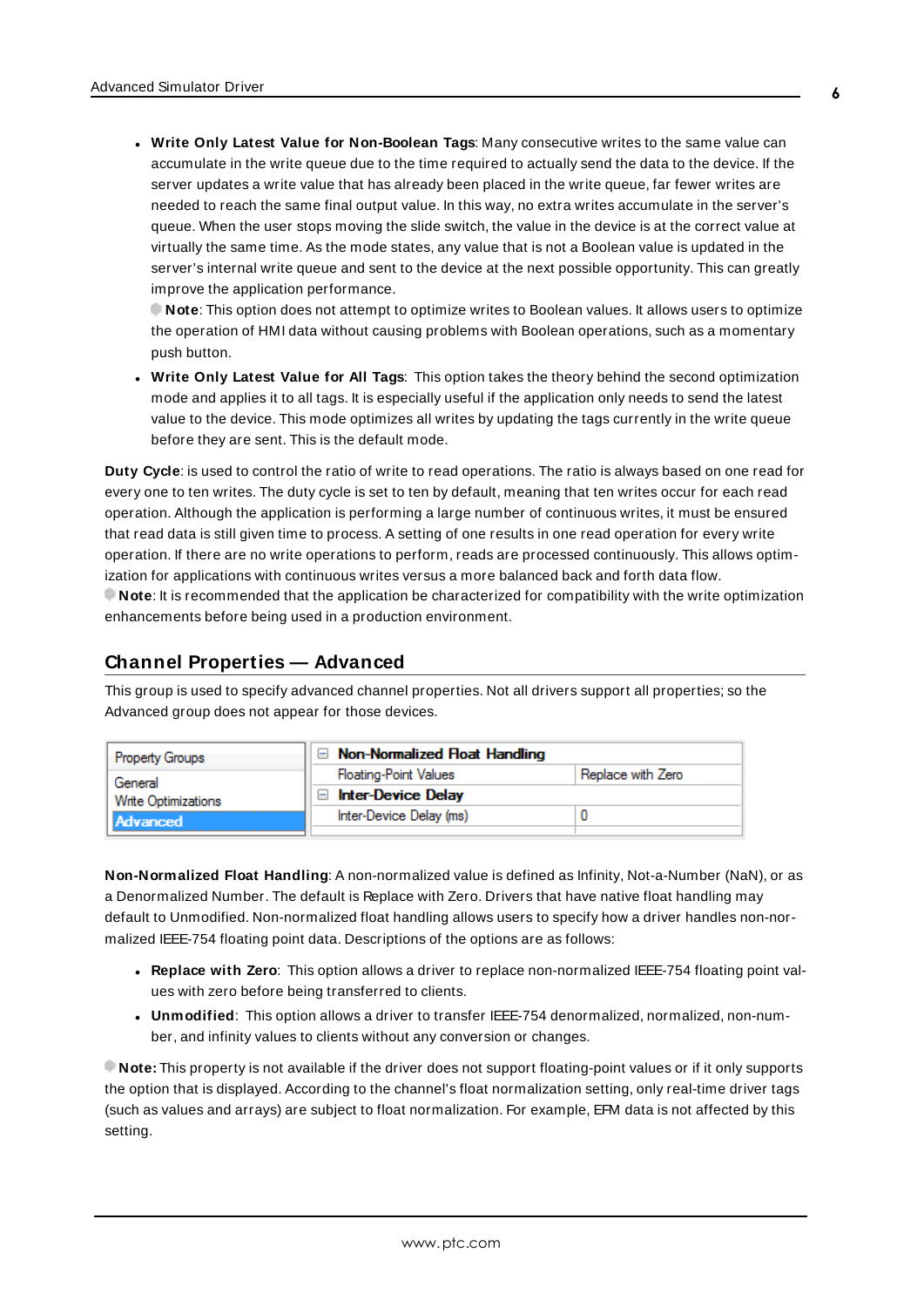For more information on the floating-point values, refer to "How To ... Work with Non-Normalized Floating-Point Values" in the server help.

**Inter-Device Delay**: Specify the amount of time the communications channel waits to send new requests to the next device after data is received from the current device on the same channel. Zero (0) disables the delay.

<span id="page-6-0"></span>**Note:** This property is not available for all drivers, models, and dependent settings.

## **Channel Properties — Data Source Settings**

The Data Source Settings property group is used to configure various data source settings. It is located in Channel Properties.

| <b>Property Groups</b> | $\Box$ Data Source Settings |   |
|------------------------|-----------------------------|---|
| General                | Data Source                 |   |
| Write Optimizations    | Usemame                     |   |
| Advanced               | Password                    |   |
| Data Source Settings   | Login Timeout (s)           | ь |
|                        |                             |   |

## **Data Source**

**7**

This property is used to select a Data Source Name (DSN). A DSN must be created and configured for a data source before it will appear in this list and the ODBC database. For information on how to do so, follow the instructions below.

- 1. To start, Click the Data Source property to get the Data Source Selection pop up.
- 2. Click **Configure DSN** to open the **Microsoft® ODBC Data Source Administrator**.
- 3. Select either the **User DSN** or **System DSN** tab. Data source types are local to the computer: the User DSN is user-dedicated, whereas the System DSN can be accessed by any user with privileges.
- 4. Map an ODBC data source to a data source name.
- 5. Once a DSN has been configured successfully, it appears in the Data Source drop-down menu.

#### **User Name and Password**

The User Name and Password settings are only needed if required by the data source. For example, these fields are required when using SQL server authentication.

**Note**: Some data sources allow Windows Authentication be used to gain access to the data source. When used, the data source will ignore the User Name and Password specified in the Data Source Settings tab and will use the network Login ID instead. For more information, refer to Data Source Authentication.

## **Login Timeout**

This property specifies the number of seconds that the server will wait for a response before timing out when attempting to connect to the ODBC data source. The default setting is 5 seconds. The range is 1-99999 seconds.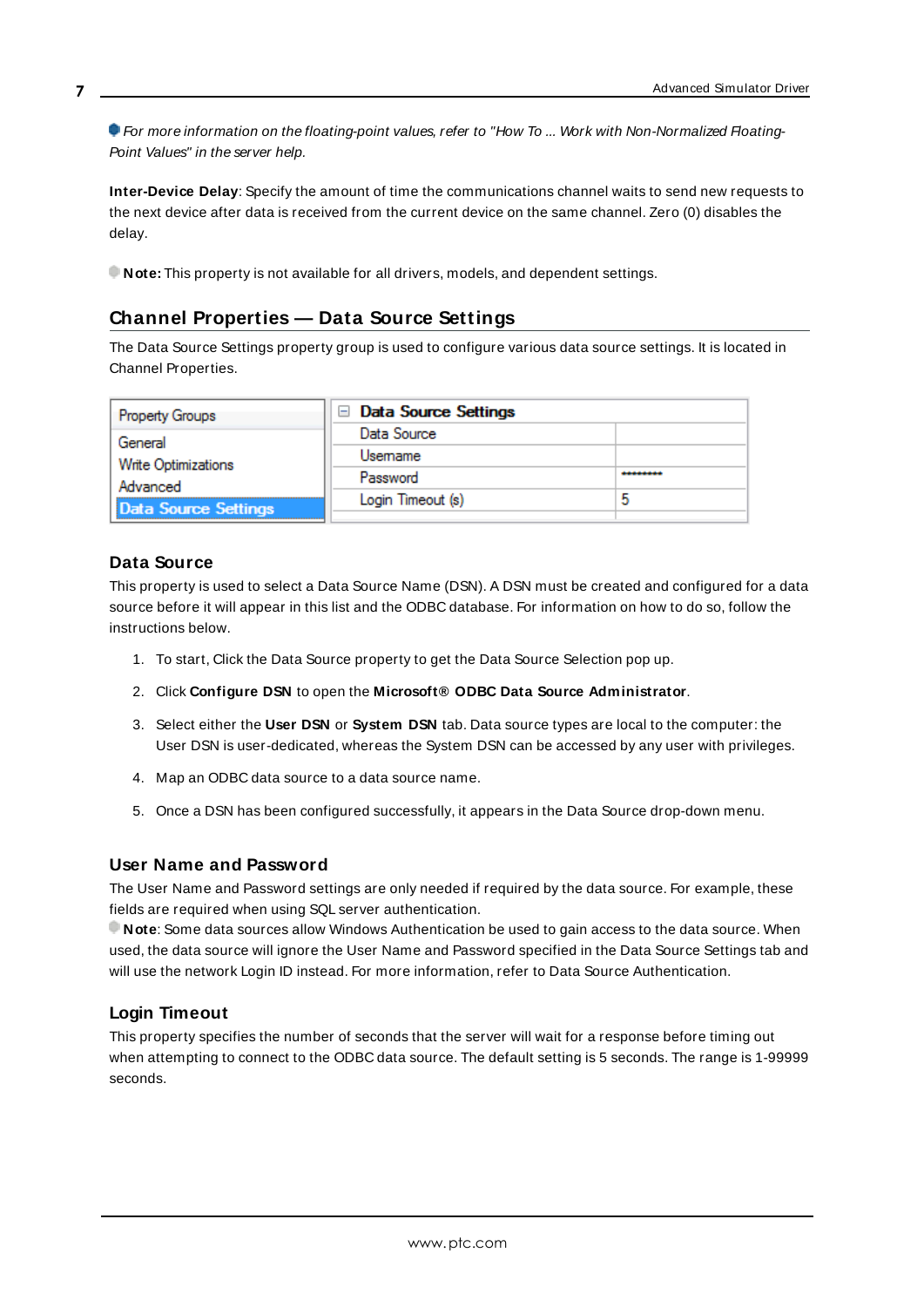## <span id="page-7-0"></span>**Device Properties — General**

A device represents a single target on a communications channel. If the driver supports multiple controllers, users must enter a device ID for each controller.

| <b>Property Groups</b> | <b>Identification</b><br>- |         |
|------------------------|----------------------------|---------|
| General                | Name                       |         |
| Scan Mode              | Description                |         |
|                        | Channel Assignment         |         |
|                        | Driver                     |         |
|                        | Model                      |         |
|                        | <b>ID</b> Format           | Decimal |
|                        | ID                         |         |

#### <span id="page-7-5"></span>**Identification**

**Name**: Specify the name of the device. It is a logical user-defined name that can be up to 256 characters long and may be used on multiple channels.

**Note**: Although descriptive names are generally a good idea, some OPC client applications may have a limited display window when browsing the OPC server's tag space. The device name and channel name become part of the browse tree information as well. Within an OPC client, the combination of channel name and device name would appear as "ChannelName.DeviceName".

For more information, refer to "How To... Properly Name a Channel, Device, Tag, and Tag Group" in server help.

**Description**: Specify the user-defined information about this device.

<span id="page-7-1"></span>**Many of these properties, including Description, have an associated system tag.** 

<span id="page-7-2"></span>**Channel Assignment**: Specify the user-defined name of the channel to which this device currently belongs.

<span id="page-7-4"></span>**Driver**: Selected protocol driver for this device.

**Model**: Specify the type of device that is associated with this ID. The contents of the drop-down menu depend on the type of communications driver being used. Models that are not supported by a driver are disabled. If the communications driver supports multiple device models, the model selection can only be changed when there are no client applications connected to the device.

**Note:** If the communication driver supports multiple models, users should try to match the model selection to the physical device. If the device is not represented in the drop-down menu, select a model that conforms closest to the target device. Some drivers support a model selection called "Open," which allows users to communicate without knowing the specific details of the target device. For more information, refer to the driver help documentation.

<span id="page-7-3"></span>**ID**: Specify the device's driver-specific station or node. The type of ID entered depends on the communications driver being used. For many communication drivers, the ID is a numeric value. Drivers that support a Numeric ID provide users with the option to enter a numeric value whose format can be changed to suit the needs of the application or the characteristics of the selected communications driver. The format is set by the driver by default. Options include Decimal, Octal, and Hexadecimal.

**Note**: If the driver is Ethernet-based or supports an unconventional station or node name, the device's TCP/IPaddress may be used as the device ID. TCP/IPaddresses consist of four values that are separated by periods, with each value in the range of 0 to 255. Some device IDs are string based. There may be additional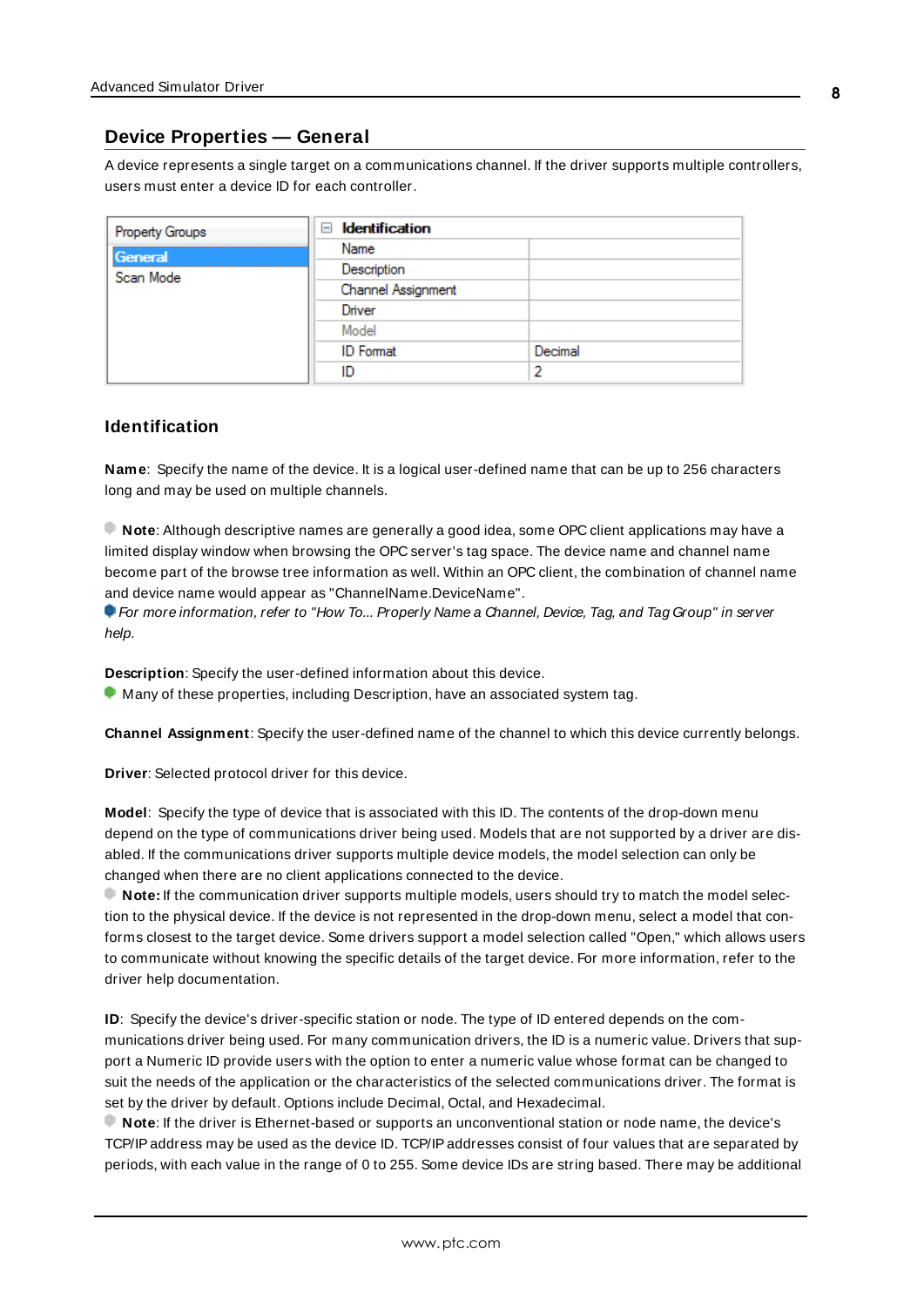properties to configure within the ID field, depending on the driver. For more information, refer to the driver's help documentation.

## <span id="page-8-0"></span>**Operating Mode**

| <b>Property Groups</b> | Identification        |        |
|------------------------|-----------------------|--------|
| General<br>Scan Mode   | $\Box$ Operating Mode |        |
|                        | Data Collection       | Enable |
|                        | Simulated             | No     |

<span id="page-8-2"></span>**Data Collection**: This property controls the device's active state. Although device communications are enabled by default, this property can be used to disable a physical device. Communications are not attempted when a device is disabled. From a client standpoint, the data is marked as invalid and write operations are not accepted. This property can be changed at any time through this property or the device system tags.

<span id="page-8-4"></span>**Simulated**: Place the device into or out of Simulation Mode. In this mode, the driver does not attempt to communicate with the physical device, but the server continues to return valid OPC data. Simulated stops physical communications with the device, but allows OPC data to be returned to the OPC client as valid data. While in Simulation Mode, the server treats all device data as reflective: whatever is written to the simulated device is read back and each OPC item is treated individually. The item's memory map is based on the group Update Rate. The data is not saved if the server removes the item (such as when the server is reinitialized). The default is No.

**Notes:**

- 1. This System tag (Simulated) is read only and cannot be written to for runtime protection. The System tag allows this property to be monitored from the client.
- 2. In Simulation mode, the item's memory map is based on client update rate(s) (Group Update Rate for OPC clients or Scan Rate for native and DDEinterfaces). This means that two clients that reference the same item with different update rates return different data.

 Simulation Mode is for test and simulation purposes only. It should never be used in a production environment.

## <span id="page-8-1"></span>**Device Properties — Scan Mode**

The Scan Mode specifies the subscribed-client requested scan rate for tags that require device communications. Synchronous and asynchronous device reads and writes are processed as soon as possible; unaffected by the Scan Mode properties.

| <b>Property Groups</b> | Scan Mode                  |                                      |
|------------------------|----------------------------|--------------------------------------|
| General                | Scan Mode                  | Respect Client-Specified Scan Rate v |
| Scan Mode              | Initial Updates from Cache | Disable                              |
|                        |                            |                                      |

<span id="page-8-3"></span>**Scan Mode**: Specify how tags in the device are scanned for updates sent to subscribing clients. Descriptions of the options are:

- <sup>l</sup> **Respect Client-Specified Scan Rate**: This mode uses the scan rate requested by the client.
- <sup>l</sup> **Request Data No Faster than Scan Rate**: This mode specifies the value set as the maximum scan rate. The valid range is 10 to 99999990 milliseconds. The default is 1000 milliseconds.

**Note**: When the server has an active client and items for the device and the scan rate value is

**9**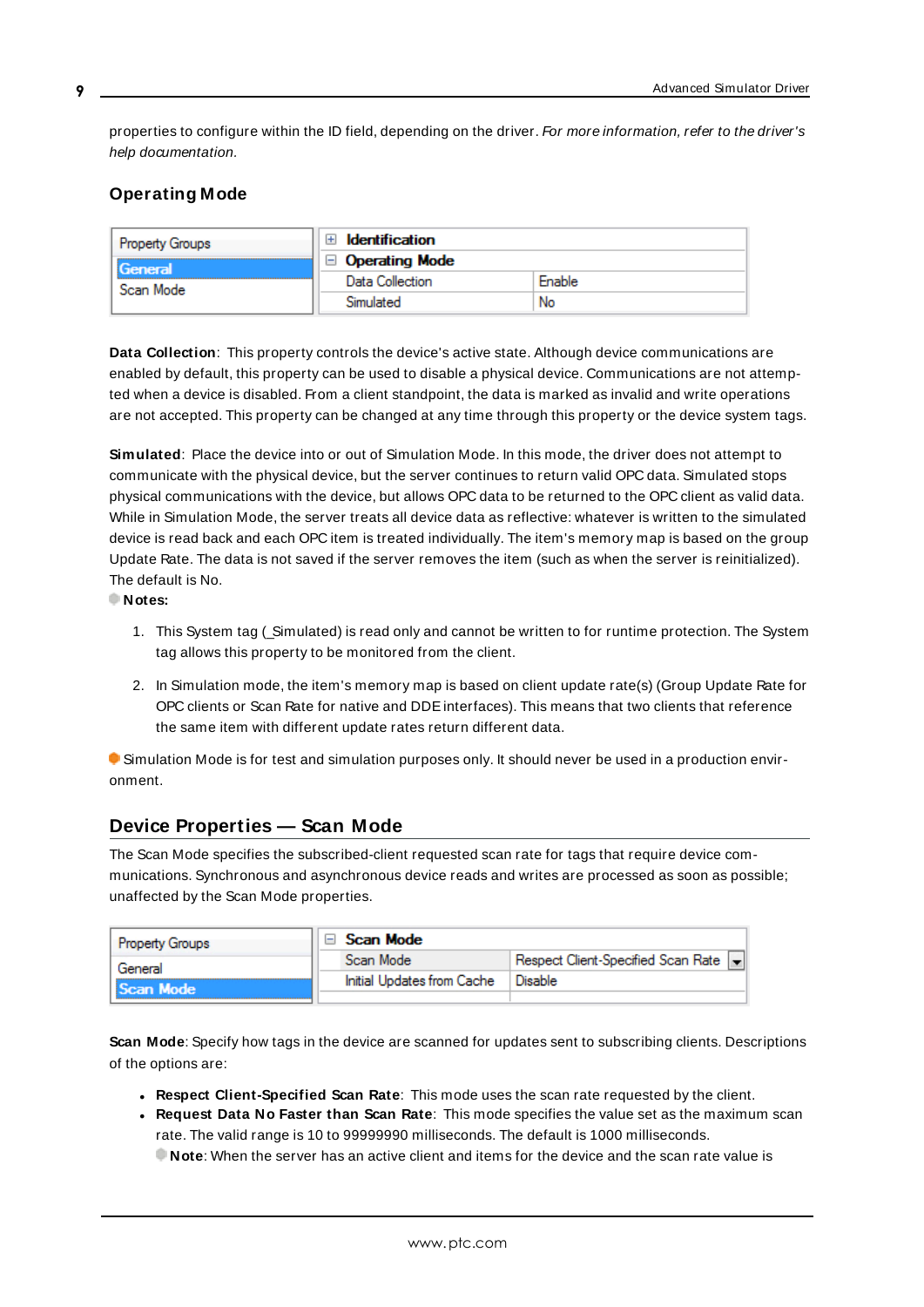increased, the changes take effect immediately. When the scan rate value is decreased, the changes do not take effect until all client applications have been disconnected.

- <span id="page-9-2"></span><sup>l</sup> **Request All Data at Scan Rate**: This mode forces tags to be scanned at the specified rate for subscribed clients. The valid range is 10 to 99999990 milliseconds. The default is 1000 milliseconds.
- <sup>l</sup> **Do Not Scan, Demand Poll Only**: This mode does not periodically poll tags that belong to the device nor perform a read to get an item's initial value once it becomes active. It is the OPC client's responsibility to poll for updates, either by writing to the \_DemandPoll tag or by issuing explicit device reads for individual items. For more information, refer to "Device Demand Poll" in server help.
- <span id="page-9-4"></span><sup>l</sup> **Respect Tag-Specified Scan Rate**: This mode forces static tags to be scanned at the rate specified in their static configuration tag properties. Dynamic tags are scanned at the client-specified scan rate.

<span id="page-9-3"></span>**Initial Updates from Cache**: When enabled, this option allows the server to provide the first updates for newly activated tag references from stored (cached) data. Cache updates can only be provided when the new item reference shares the same address, scan rate, data type, client access, and scaling properties. A device read is used for the initial update for the first client reference only. The default is disabled; any time a client activates a tag reference the server attempts to read the initial value from the device.

## <span id="page-9-0"></span>**Device Properties — Table Selection**

#### **Selecting Tables**

This property is used to specify a table from which data will be accessed. All table names available from the ODBC data source are available for selection.

| □ Table Selection |          |
|-------------------|----------|
|                   | $\cdots$ |

A number of tags are automatically generated in the server's tag database depending on the number of fields in the selected table. An internal control tag is also generated to access data.

| Internal<br><b>Control</b><br>Tag | <b>Access</b> | <b>Description</b>                                                                                                                                                                                   |
|-----------------------------------|---------------|------------------------------------------------------------------------------------------------------------------------------------------------------------------------------------------------------|
| MoveTo                            |               | Read/Write   This internal tag moves forward or backward to the specified record number. It<br>will continue updating the tags from its new position at the specified record<br>selection interval.* |

<span id="page-9-1"></span>\* For more information, refer to **[Timing](#page-9-1)**.

## **Device Properties — Timing Options**

The driver simulates live data by traversing through all the records in the selected table at a rate set by the user. The tags are initialized to the data contained in the first record. The driver automatically selects the next record in the table at the set interval. The tags contain the data from the selected record. When the last record in the table is reached, users have the option to automatically start with the first record.

|  |  | <b>Timing Options</b> |
|--|--|-----------------------|
|--|--|-----------------------|

| Record Selection Interval (ms) | 250    |
|--------------------------------|--------|
| Automatic Looping              | Enable |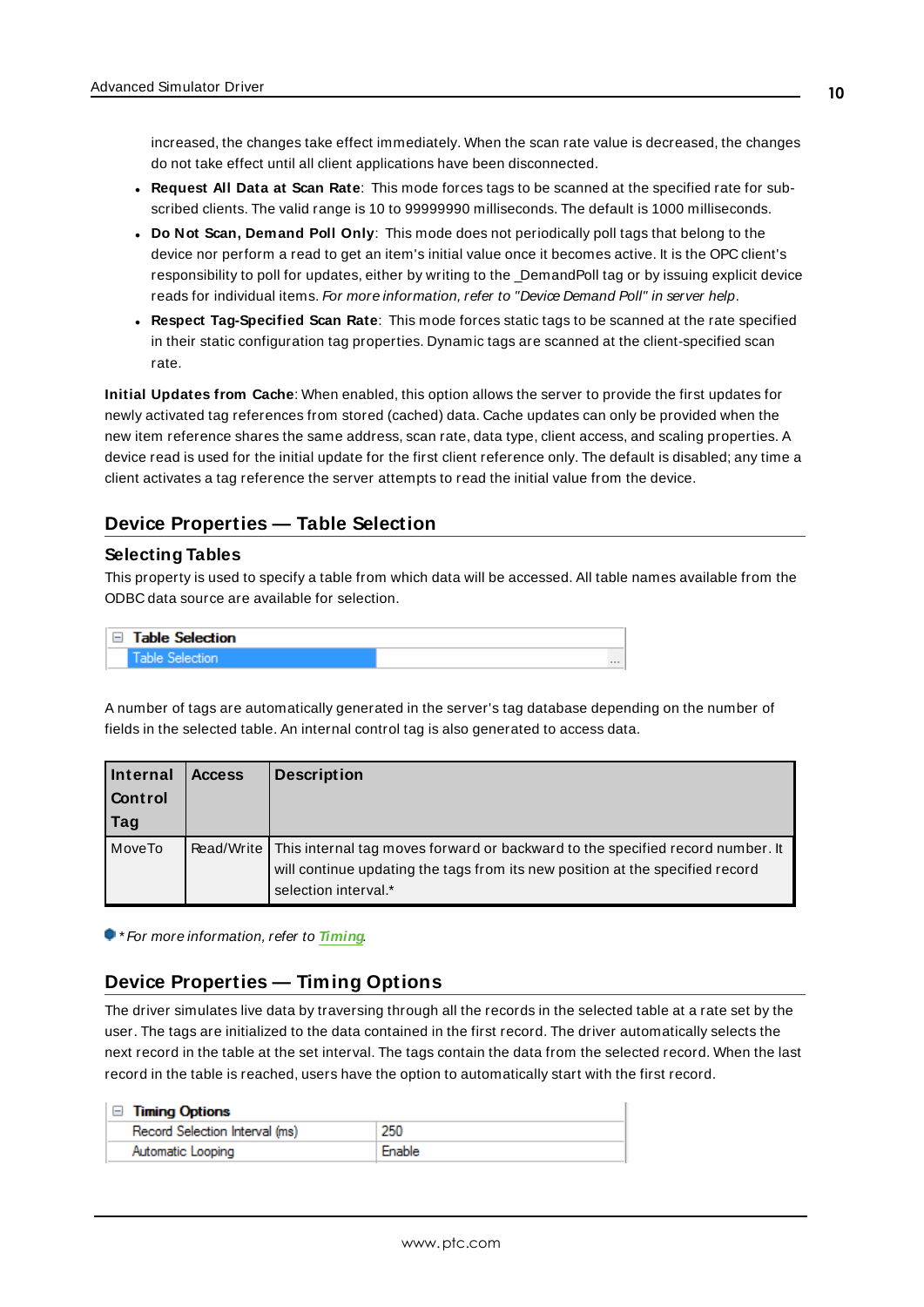## <span id="page-10-0"></span>**Record Selection Interval**

This property specifies the time interval for the driver to read the next record from the selected table. The driver updates the tags at these intervals. The valid range is 100 milliseconds to 99999999 milliseconds.

## **Automatic Looping**

When enabled, this property causes the driver to start reading from the first record when the last record is reached. When unchecked, the driver will stop at the last record.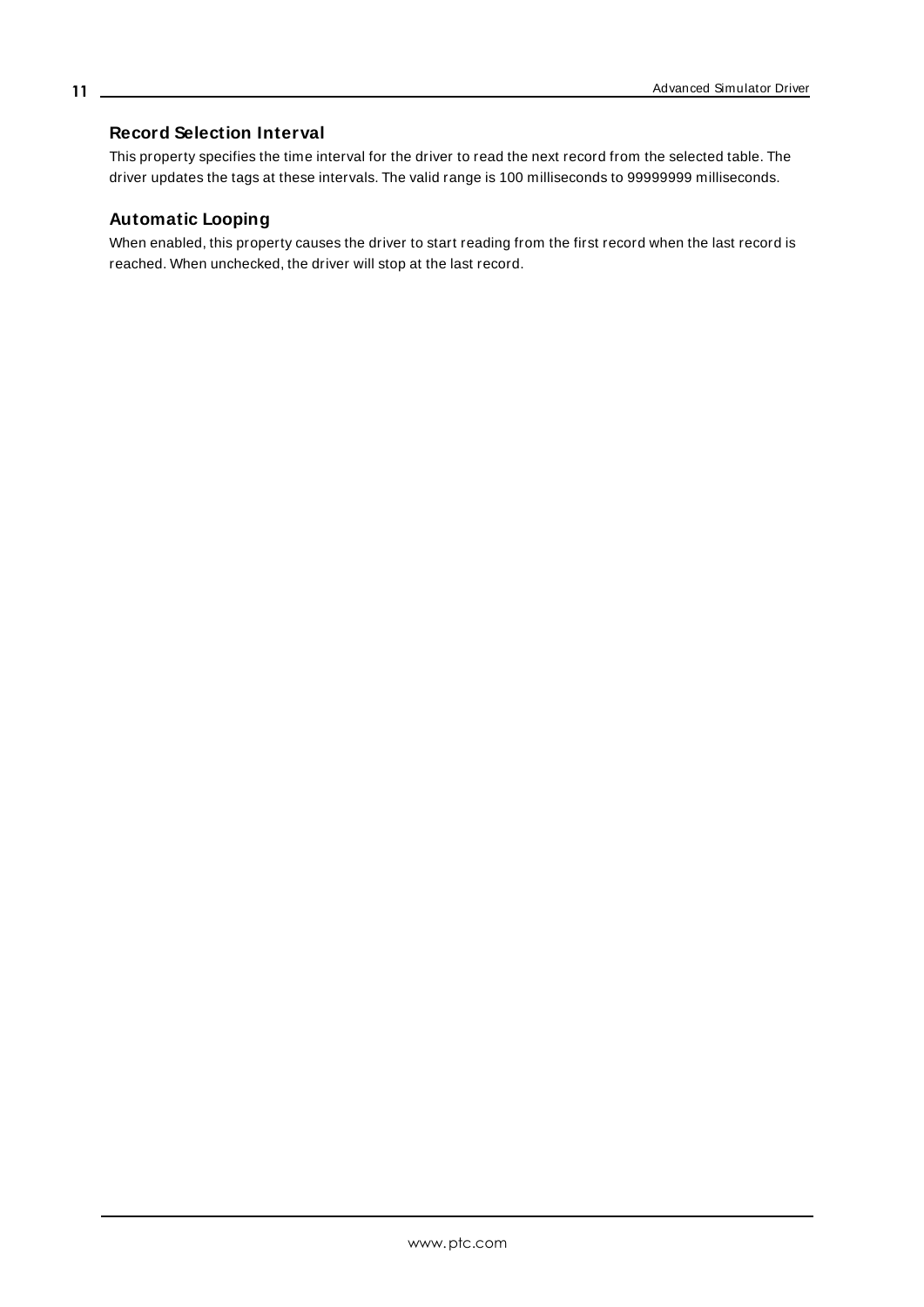# <span id="page-11-0"></span>**Data Types Description**

| <b>Data</b>    | <b>Description</b>                                                                                                                                                   |
|----------------|----------------------------------------------------------------------------------------------------------------------------------------------------------------------|
| <b>Type</b>    |                                                                                                                                                                      |
| <b>Boolean</b> | Single bit                                                                                                                                                           |
| <b>Byte</b>    | Unsigned 8-bit value                                                                                                                                                 |
|                |                                                                                                                                                                      |
|                | bit 0 is the low bit<br>bit 7 is the high bit                                                                                                                        |
| Char           | Signed 8-bit value                                                                                                                                                   |
|                |                                                                                                                                                                      |
|                | bit 0 is the low bit                                                                                                                                                 |
|                | bit 6 is the high bit                                                                                                                                                |
|                | bit 7 is the sign bit                                                                                                                                                |
| Word           | Unsigned 16-bit value                                                                                                                                                |
|                |                                                                                                                                                                      |
|                | bit 0 is the low bit<br>bit 15 is the high bit                                                                                                                       |
| Short          | Signed 16-bit value                                                                                                                                                  |
|                |                                                                                                                                                                      |
|                | bit 0 is the low bit                                                                                                                                                 |
|                | bit 14 is the high bit                                                                                                                                               |
|                | bit 15 is the sign bit                                                                                                                                               |
| <b>DWord</b>   | Unsigned 32-bit value                                                                                                                                                |
|                | bit 0 is the low bit                                                                                                                                                 |
|                | bit 31 is the high bit                                                                                                                                               |
| Long           | Signed 32-bit value                                                                                                                                                  |
|                |                                                                                                                                                                      |
|                | bit 0 is the low bit                                                                                                                                                 |
|                | bit 30 is the high bit                                                                                                                                               |
|                | bit 31 is the sign bit                                                                                                                                               |
| <b>Float</b>   | 32-bit Floating point value.                                                                                                                                         |
|                |                                                                                                                                                                      |
|                | The driver interprets two consecutive 16 bit registers as a Floating point value by making the<br>second register the high word and the first register the low word. |
| Double         | 64-bit Floating point value                                                                                                                                          |
| String         | Zero-terminated character array. This driver limits string lengths to 256 characters.                                                                                |
|                |                                                                                                                                                                      |

<span id="page-11-2"></span><span id="page-11-1"></span>**Note:** The default data type is String.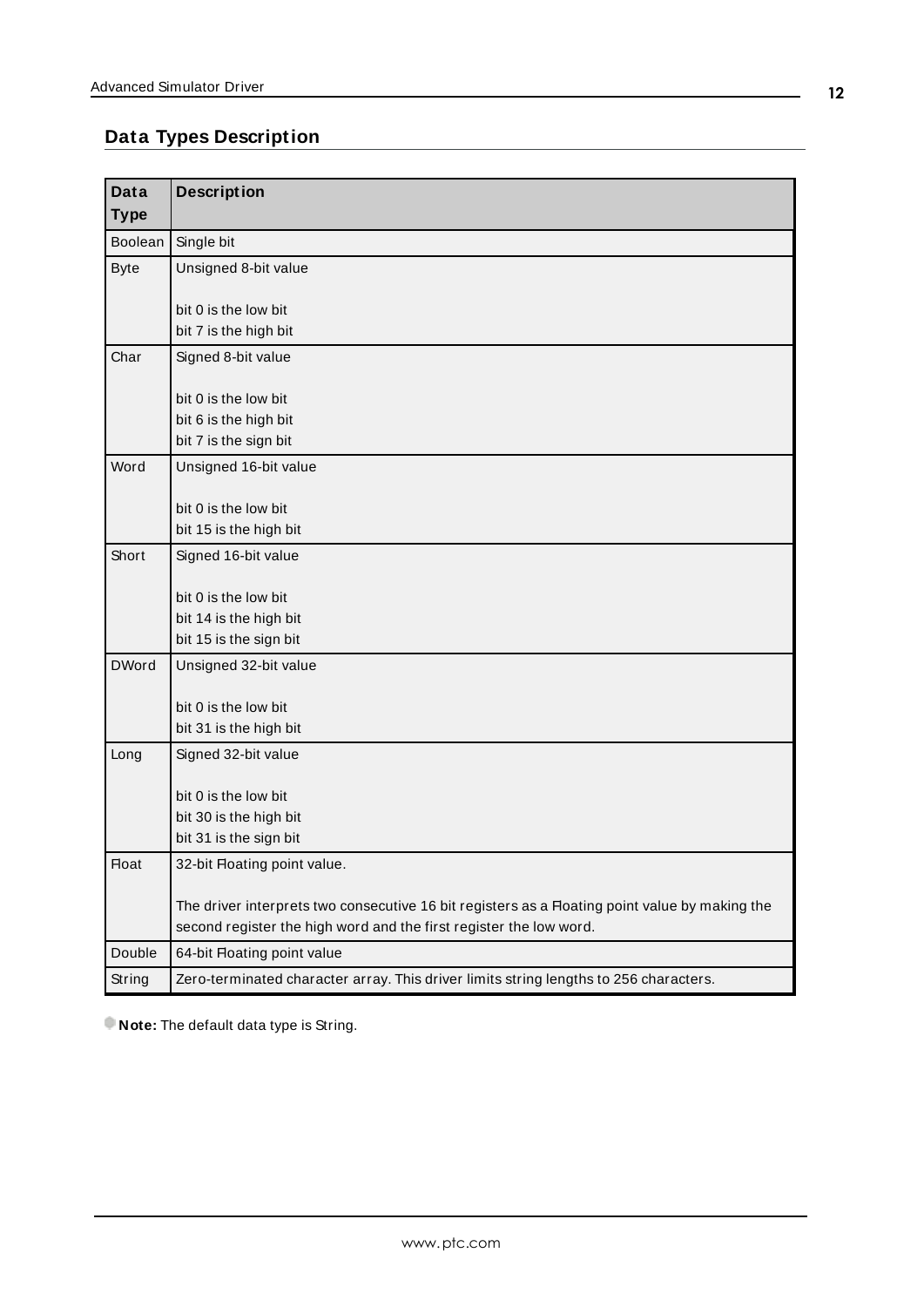## <span id="page-12-0"></span>**Address Descriptions**

Tag validation will only occur when a tag is requested by a client application. If a link to the ODBC data source cannot be made by the driver or the address that the tag references cannot be resolved by the driver (meaning that the address cannot be mapped to the data set in the ODBC data source) then the tag's data quality will be set to bad. The appropriate error message will be placed in the OPC server's event log.

For more information, refer to **Error [Descriptions](#page-13-0)**.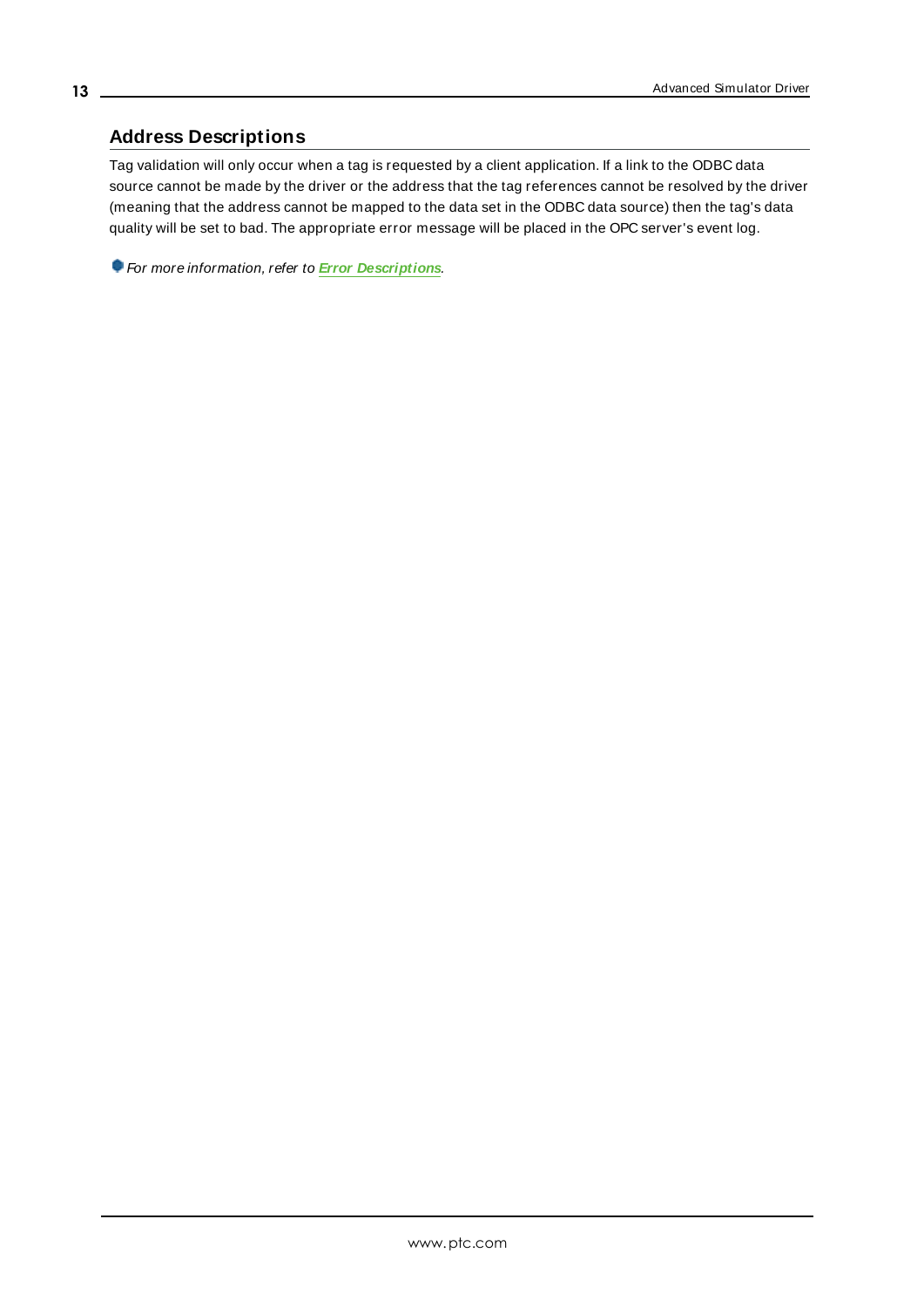## <span id="page-13-0"></span>**Error Descriptions**

<span id="page-13-3"></span>The following messages may be generated. Click on the link for a description of the message.

#### **Address Validation**

**[M issing](#page-13-1) address. Device address [<address>](#page-13-2) contains a syntax error. Data Type <type> is not valid for device address [<address>.](#page-14-0) Device address [<address>](#page-14-1) is read only. Array support is not available for the specified address: [<address>.](#page-14-2)**

#### <span id="page-13-5"></span>**Device Status Messages**

**Write request rejected on read-only item reference <channel [name><device](#page-15-0) name><ad[dress>.](#page-15-0)**

#### <span id="page-13-4"></span>**Advanced Simulator Driver Specific Messages**

**Configuration Unable to [retrieve](#page-15-1) table names. Unable to [retrieve](#page-15-2) table column names. Unable to [retrieve](#page-16-0) table row count.**

#### **Runtime**

**Unable to connect to data source on channel [<channel](#page-16-1) name>. Unable to open [recordset](#page-17-1) on device <device name>. Unable to query [recordset](#page-17-2) on device <device name>. Unable to retrieve [database](#page-18-0) value for tag <tag address> on device <device name>. Unable to read internal tag <tag [address>](#page-18-1) on device <device name>. Unable to write to internal tag <tag [address>](#page-18-2) on device <device name>. Data source <data source name> is [configured](#page-17-0) as Read Only (all writes will be rejected).**

## <span id="page-13-1"></span>**Missing address.**

**Error Type:** Warning

#### <span id="page-13-6"></span>**Possible Cause:**

A tag address that has been specified statically has no length.

#### **Solution:**

<span id="page-13-2"></span>Re-enter the address in the client application.

### **Device address <address> contains a syntax error.**

#### **Error Type:**

Warning

#### **Possible Cause:**

A tag address that has been specified statically contains one or more invalid characters.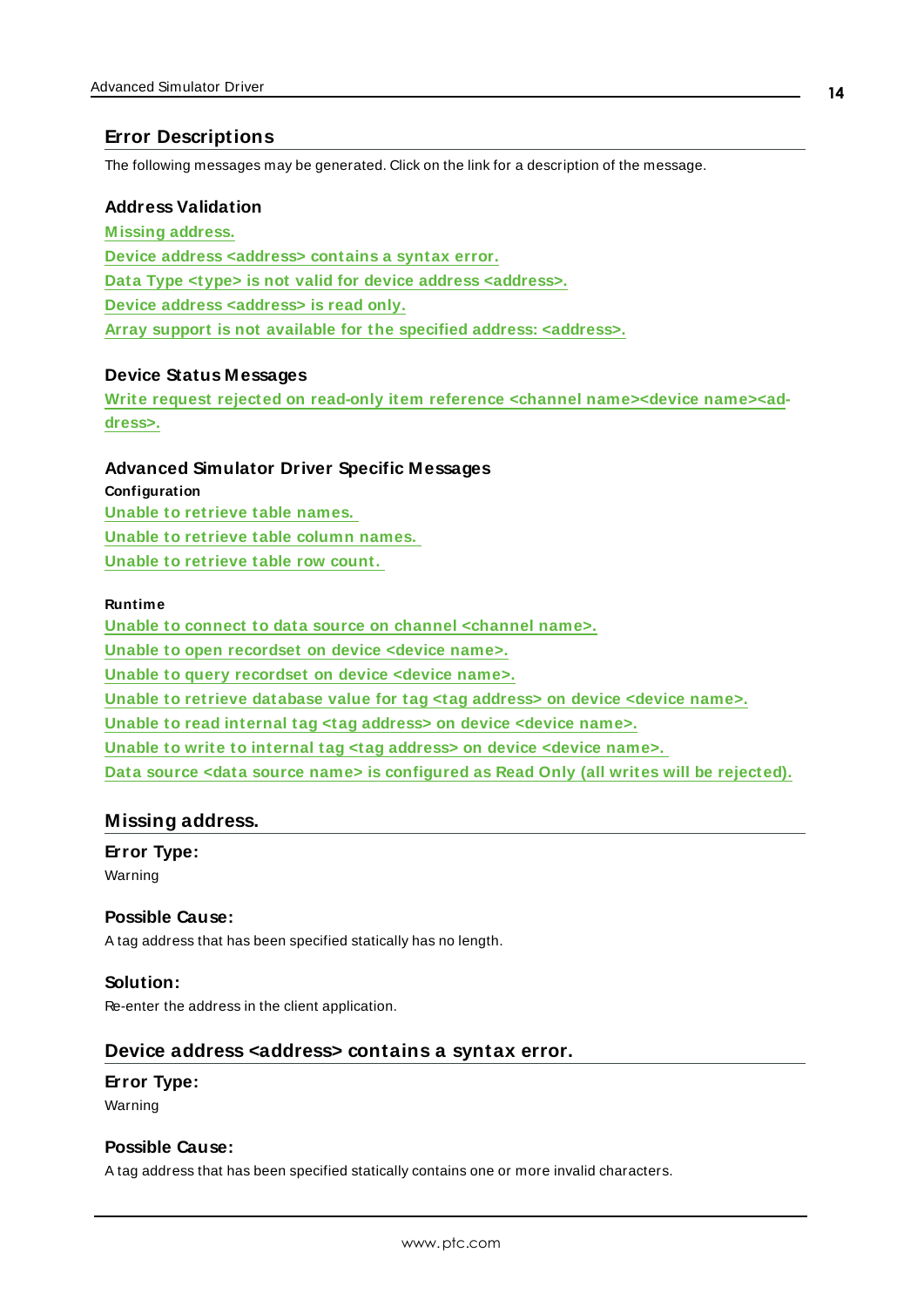#### **Solution:**

- 1. Re-enter the address in the client application if the address is dynamic.
- 2. Re-enter the address in the server application if the address is static.

## <span id="page-14-0"></span>**Data Type <type> is not valid for device address <address>.**

#### **Error Type:**

Warning

## **Possible Cause:**

A tag address that has been specified statically has been assigned an invalid data type.

#### **Solution:**

<span id="page-14-1"></span>Modify the requested data type in the client or server application.

## **Device address <address> is read only.**

#### **Error Type:**

Warning

#### **Possible Cause:**

A tag address accessed by the client has requested an access mode that is not compatible with what the data source supports for that address.

#### **Solution:**

Change the access mode in the client application, Device Properties or under the actual tag in the server's tag database.

#### **Note:**

<span id="page-14-2"></span>Some data sources do not support Write access, whereas others support it for specific items only.

#### **Array support is not available for the specified address: <address>.**

#### **Error Type:**

Warning

#### **Possible Cause:**

A tag address that has been specified statically contains an array reference for an address type that doesn't support arrays.

#### **Solution:**

- 1. Re-enter the address in the client application to remove the array reference.
- 2. Correct the address type.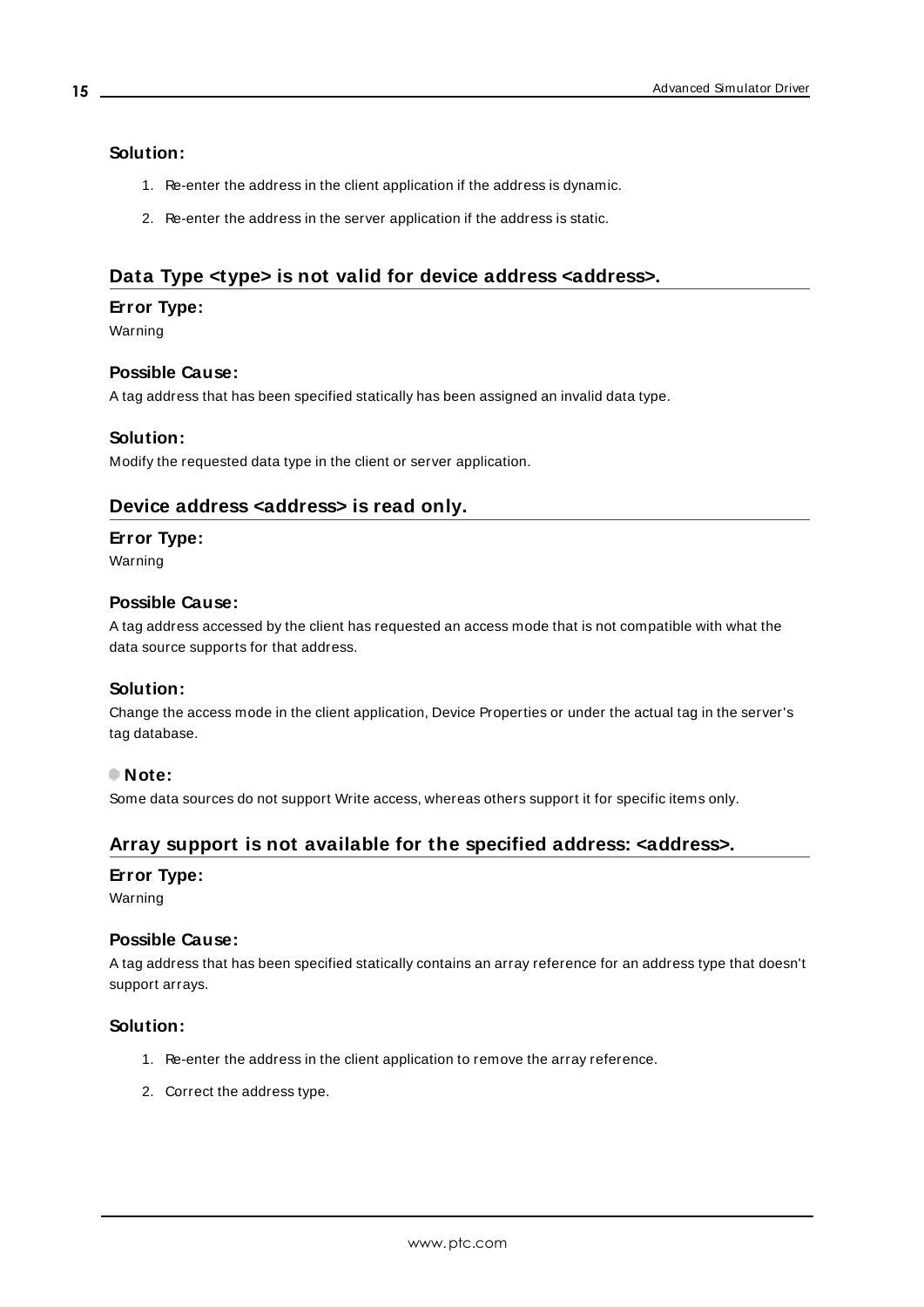# <span id="page-15-0"></span>**Write request rejected on read-only item reference <channel name><device name><address>.**

#### **Error Type:**

Serious

#### **Possible Cause:**

A tag that has been specified as read only cannot be written to.

#### **Solution:**

<span id="page-15-1"></span>N/A

#### **Unable to retrieve table names.**

#### **Error Type:**

Serious

#### **Possible Cause:**

- 1. The ODBC data source is not available.
- 2. The ODBC data source does not contain any tables.

#### **Solution:**

- 1. Verify that the ODBC data source is configured properly and that it is accessible by the user or from a remote machine.
- 2. Verify that the ODBC data source contains at least one table.

#### **Note:**

The ODBC Specific Error returned by the ODBC data source driver contains specific information on the cause of the problem.

#### <span id="page-15-2"></span>**Unable to retrieve table column names.**

#### **Error Type:**

Serious

#### **Possible Cause:**

- 1. The ODBC data source is not available.
- 2. The ODBC data source table does not contain any columns.

#### **Solution:**

- 1. Verify that the ODBC data source is configured properly and that it is accessible by the user or from a remote machine.
- 2. Verify that the ODBC data source table contains at least one column.

#### **Note:**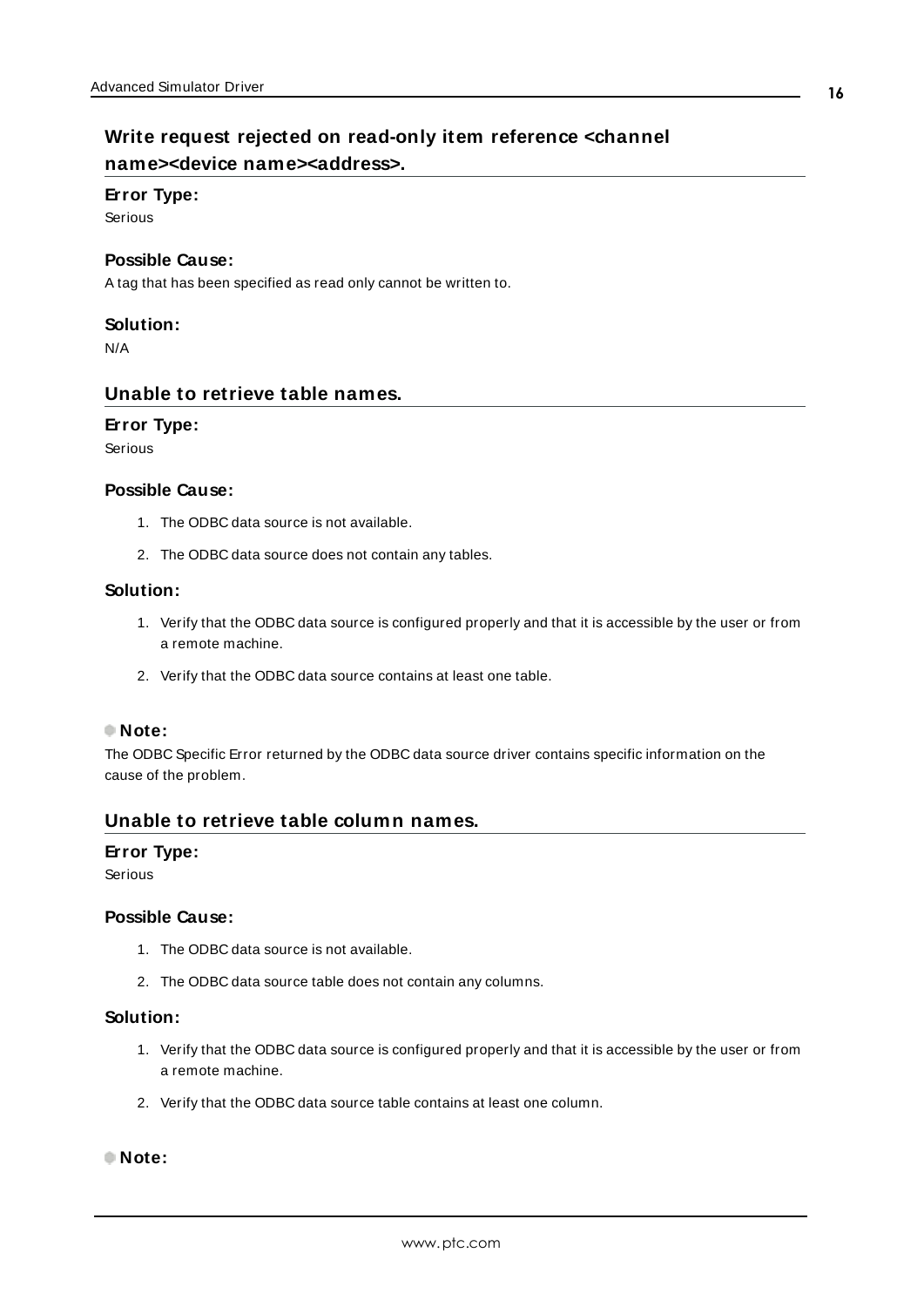The ODBC Specific Error returned by the ODBC data source driver contains specific information on the cause of the problem.

## <span id="page-16-0"></span>**Unable to retrieve table row count.**

#### **Error Type:**

Serious

#### **Possible Cause:**

- 1. The ODBC data source is not available.
- 2. The ODBC data source table does not contain any records.

### **Solution:**

- 1. Verify that the ODBC data source is configured properly and that it is accessible by the user or from a remote machine.
- 2. Verify that the ODBC data source table contains at least one record.

#### **Note:**

The ODBC Specific Error returned by the ODBC data source driver contains specific information on the cause of the problem.

## <span id="page-16-1"></span>**Unable to connect to data source on channel <channel name>.**

#### **Error Type:**

Serious

#### **Possible Cause:**

- 1. The ODBC data source is not available.
- 2. The ODBC data source is not accessible based on user name and password.

#### **Solution:**

- 1. Verify that the ODBC data source is configured properly and that it is accessible by the user or from a remote machine.
- 2. Verify that the authentication settings are properly configured in the data source (if applicable).

### **Note:**

The ODBC Specific Error returned by the ODBC data source driver contains specific information on the cause of the problem.

#### **See Also:**

Data Source Authentication

**17**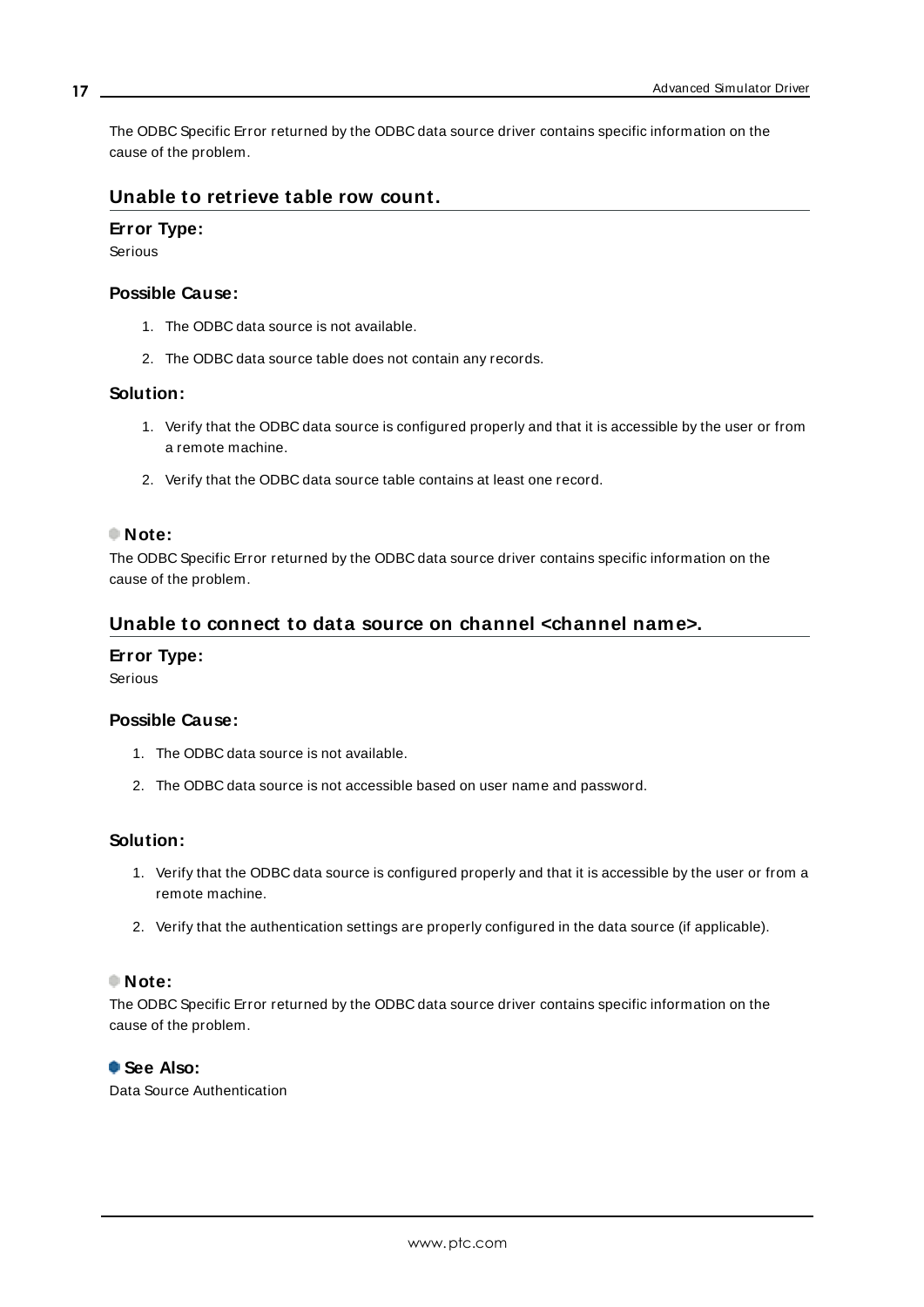# <span id="page-17-0"></span>**Data source <data source name> is configured as Read Only (all writes will be rejected).**

#### **Error Type:**

Serious

#### **Possible Cause:**

The ODBC data source is configured such that writes are not allowed.

#### **Solution:**

<span id="page-17-1"></span>This should not create any trouble as all the tags are Read Only.

#### **Unable to open recordset on device <device name>.**

#### **Error Type:**

Serious

#### **Possible Cause:**

- 1. The ODBC data source is not available.
- 2. The ODBC data source is not accessible based on user name and password.
- 3. The table or query specified by the device no longer exists.

#### **Solution:**

- 1. Verify that the ODBC data source is configured properly and that it is accessible by the user or from a remote machine.
- 2. Verify that the table or query is supported by the data source.

#### **Note:**

The ODBC Specific Error returned by the ODBC data source driver contains specific information on the cause of the problem.

## <span id="page-17-2"></span>**Unable to query recordset on device <device name>.**

#### **Error Type:**

Serious

#### **Possible Cause:**

The ODBC data source is no longer available.

#### **Solution:**

Verify that the ODBC data source is accessible by the user or from a remote machine.

#### **Note:**

The ODBC Specific Error returned by the ODBC data source driver contains specific information on the cause of the problem.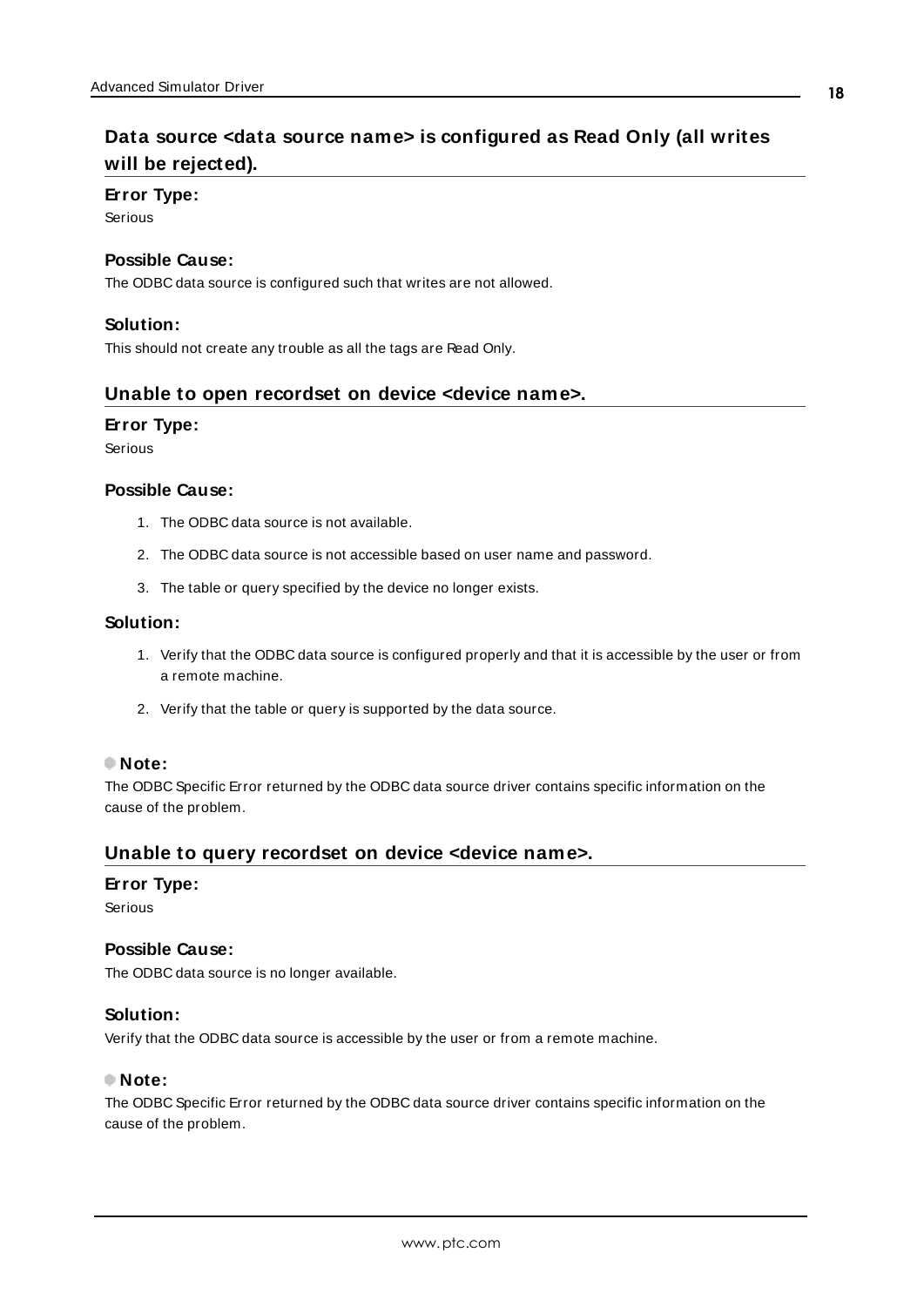# <span id="page-18-0"></span>**Unable to retrieve database value for tag <tag address> on device <device name>.**

## **Error Type:**

Serious

### **Possible Cause:**

- 1. The ODBC data source is no longer available.
- 2. The tag represents an address that cannot be resolved into a value available from the data source.

## **Solution:**

- 1. Verify that the ODBC data source is accessible by the user or from a remote machine.
- 2. Verify that the tag represents an address that is supported by the data source and/or access method.

## <span id="page-18-1"></span>**Unable to read internal tag <tag address> on device <device name>.**

## **Error Type:**

Serious

### **Possible Cause:**

The internal tag depends on a successful response from the ODBC data source which is no longer available.

## **Solution:**

Verify that the ODBC data source is still accessible by the user or from a remote machine.

## **Note:**

The ODBC Specific Error returned by the ODBC data source driver contains specific information on the cause of the problem.

## <span id="page-18-2"></span>**Unable to write to internal tag <tag address> on device <device name>**

#### **Error Type:**

Serious

#### **Possible Cause:**

The internal tag depends on a successful response from the ODBC data source which is no longer available.

#### **Solution:**

Verify the ODBC data source is still accessible by the user or from a remote machine.

### **Note:**

The ODBC Specific Error returned by the ODBC data source driver contains specific information on the cause of the problem.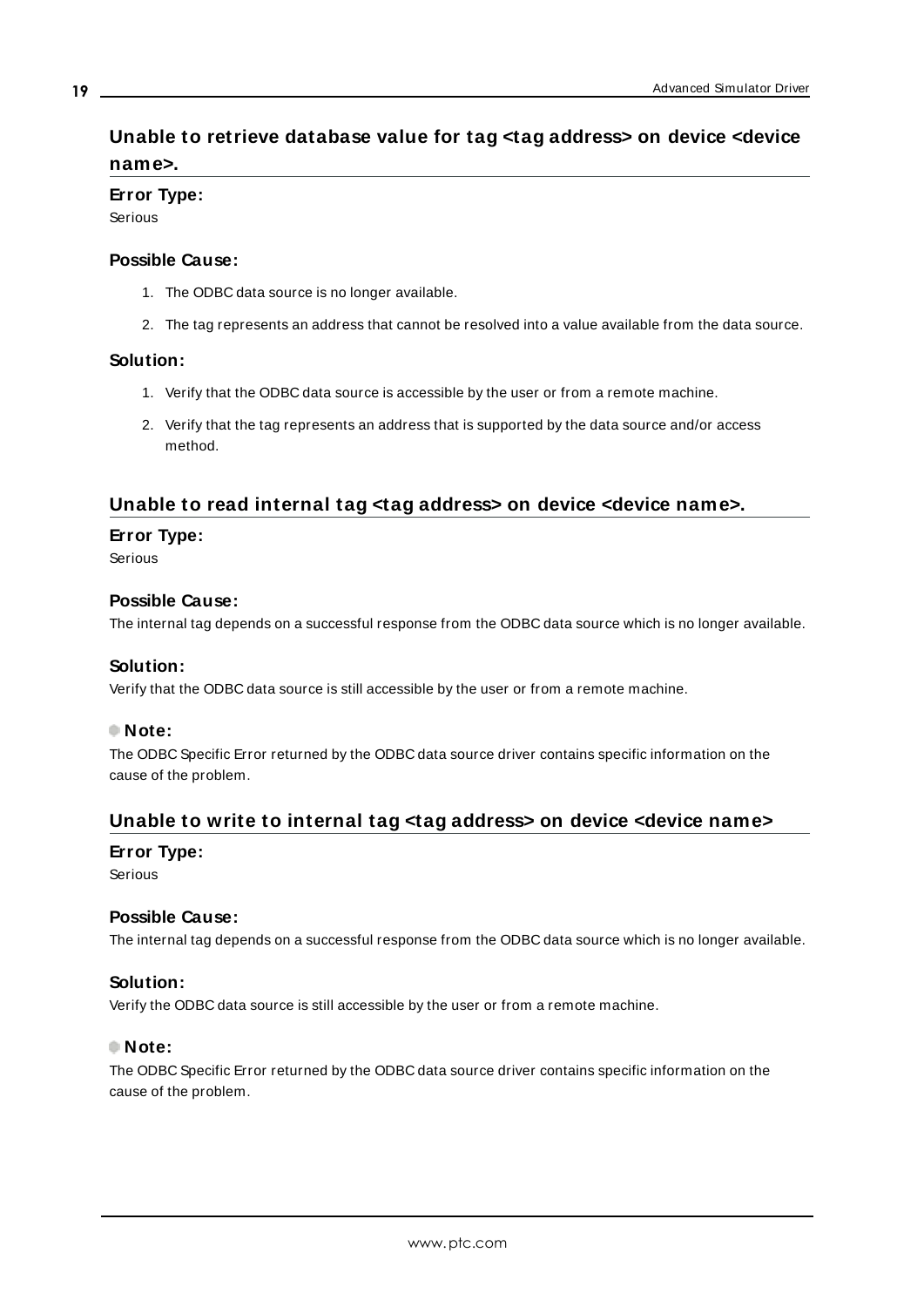# <span id="page-19-0"></span>Index

# **A**

Address Descriptions [13](#page-12-0) Address Validation [14](#page-13-3) Advanced Simulator [3](#page-2-0) Advanced Simulator Driver [3-4](#page-2-0) Advanced Simulator Driver Help [3](#page-2-0) Advanced Simulator Driver Specific Messages [14](#page-13-4) Array support is not available for the specified address: <address>. [15](#page-14-2)

# **C**

Channel Assignment [8](#page-7-1) Communication Protocol [4](#page-3-2)

# **D**

Data Collection [9](#page-8-2) Data source <data source name> is configured as Read Only (all writes will be rejected). [18](#page-17-0) Data Source Settings [7](#page-6-0) Data Type <type> is not valid for device address <address>. [15](#page-14-0) Data Types Description [12](#page-11-0) Device address <address> contains a syntax error. [14](#page-13-2) Device address <address> is read only. [15](#page-14-1) Device Status Messages [14](#page-13-5) Do Not Scan, Demand Poll Only [10](#page-9-2) Driver [8](#page-7-2) DWord [12](#page-11-1)

# **E**

Error Descriptions [14](#page-13-0) External Dependencies [3](#page-2-2)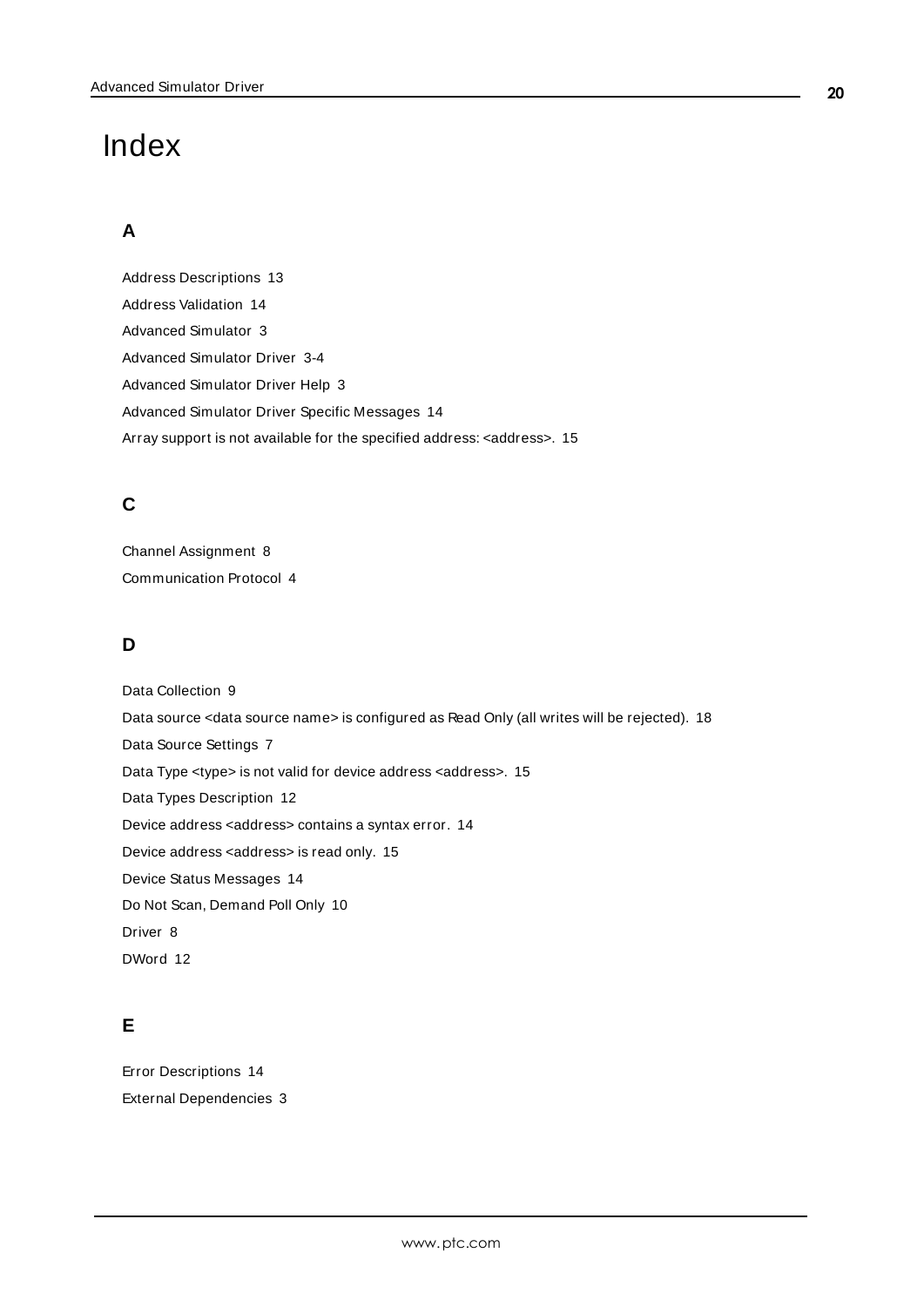**G**

General [8](#page-7-0)

# **H**

Help Contents [3](#page-2-0)

# **I**

ID [8](#page-7-3) Identification [8](#page-7-0) Initial Updates from Cache [10](#page-9-3)

## **M**

MDAC [3](#page-2-3) Microsoft Data Access Components [3](#page-2-3) Missing address. [14](#page-13-1) Model [8](#page-7-4)

# **N**

Name [8](#page-7-5)

# **O**

ODBC API [4](#page-3-3) Operating Mode [9](#page-8-0) Overview [3](#page-2-1)

# **P**

Possible Cause [14-15](#page-13-6)